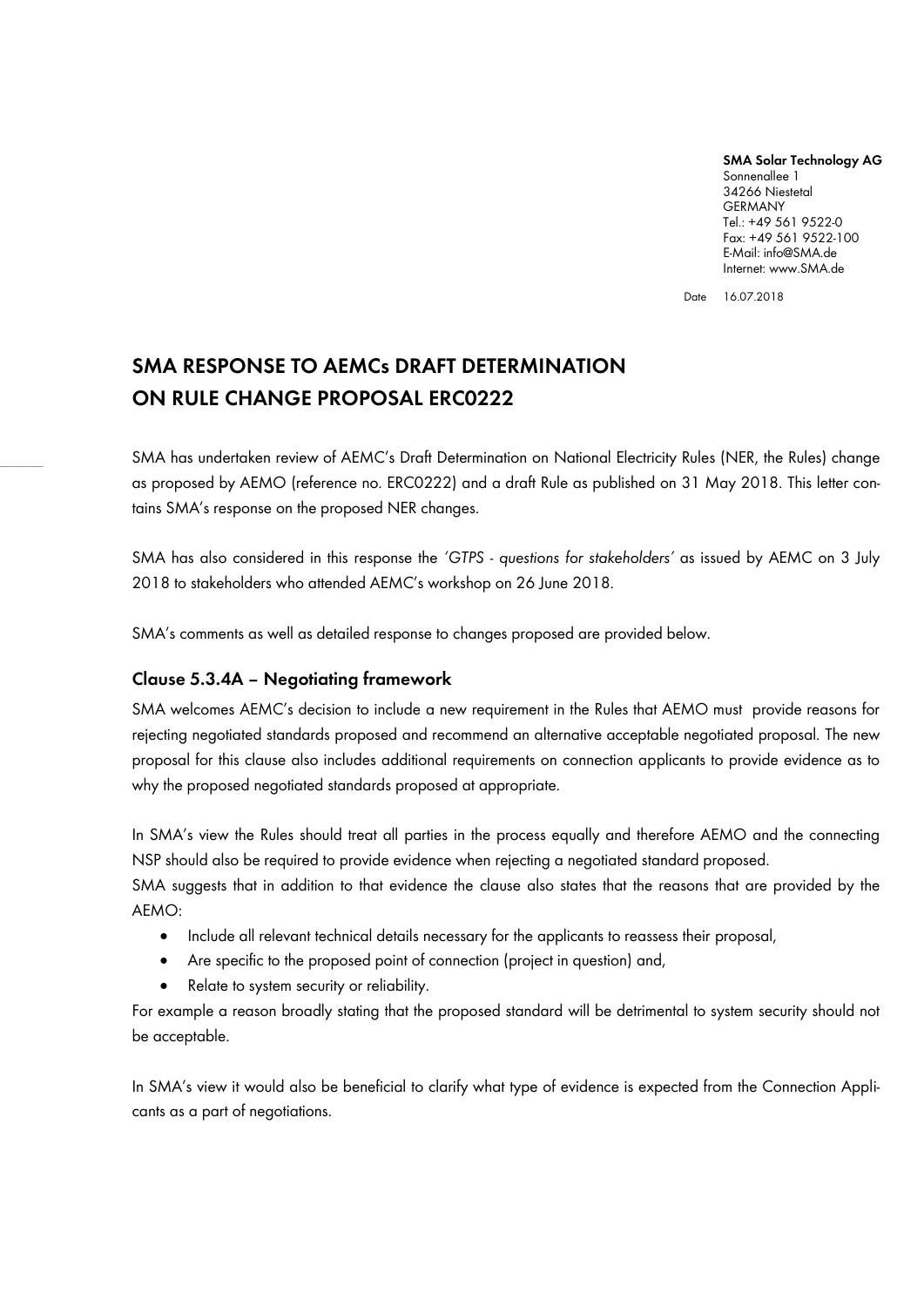## **Clauses S5.2.5.14 & S5.2.5.11 – Active Power Control**

SMA would like to repeat comments on the new standard proposed for this clause that were made in our previous submission on this Rule change proposal. Automatic standard under this clause removes clear requirements and introduces high number of ambiguous terms such as 'proportional', 'sufficiently rapidly', 'sufficient period', 'measurable amounts'. It is not clear how the generating systems could be designed to comply with this standard and how could Connection Applicants propose a standard for this clause (including the newly required 'evidence' in case of negotiated standards) when the requirements are so poorly defined. The proposed wording is opening this standard to wide interpretation.

The lack of clarity in this clause will also make it impossible for SMA and any other OEM to design and implement new control modes that may be required/beneficial for compliance under this clause.

SMA suggests to remove ambiguity from this clause and define the performance requirements clearly including expected amount of power reduction/increase and characteristic to be followed. This will allow Connection Applicants to plan and anticipate what level of performance may be expected and OEM's to design appropriate control schemes.

#### **Clause S5.2.5.13 – Reactive Power Control**

SMA would like to note that the requirement for plants to perform in multiple voltage control modes will require Connection Applicants to undertake comprehensive studies for each of the control modes to select appropriate parameters for their application. There is no one set of parameters that will be applicable to each control mode across all plants. This will extend the connection process significantly.

SMA doesn't envisage any issues with switching between different modes from an equipment perspective however impact of carrying that out on the operation of the network should be considered.

#### **Clause S5.2.5.5 – Reactive current response and multiple fault ride through**

SMA believes the 2% magnitude of reactive response required by the proposed minimum standard is not practical considering average NEM network conditions and may increase network instability especially in areas where multiple distributed generators are connected. The equipment is capable of providing high levels of injections however in many cases this has detrimental effect on the grid. SMA has observed on many projects in the NEM that high reactive contributions from multiple generators in usually relatively weak Australian network conditions lead to increased network instability and prevent the connecting plant as well as existing generation from regaining synchronisation to the network post-fault.

SMA suggests that the minimum standard under this clause should not ask for a specific level of injection but request an injection of a magnitude as high as possible without leading to destabilisation of the network even if that requires no injection at all during fault.

SMA notes AEMC's intention for the standard to specify capability only not the actual injection required, however we believe allowing the standard to be introduced in the form proposed now, will lead AEMO and the connecting NSPs to require the actual injections from the connecting generation to be above the minimum. This is the case for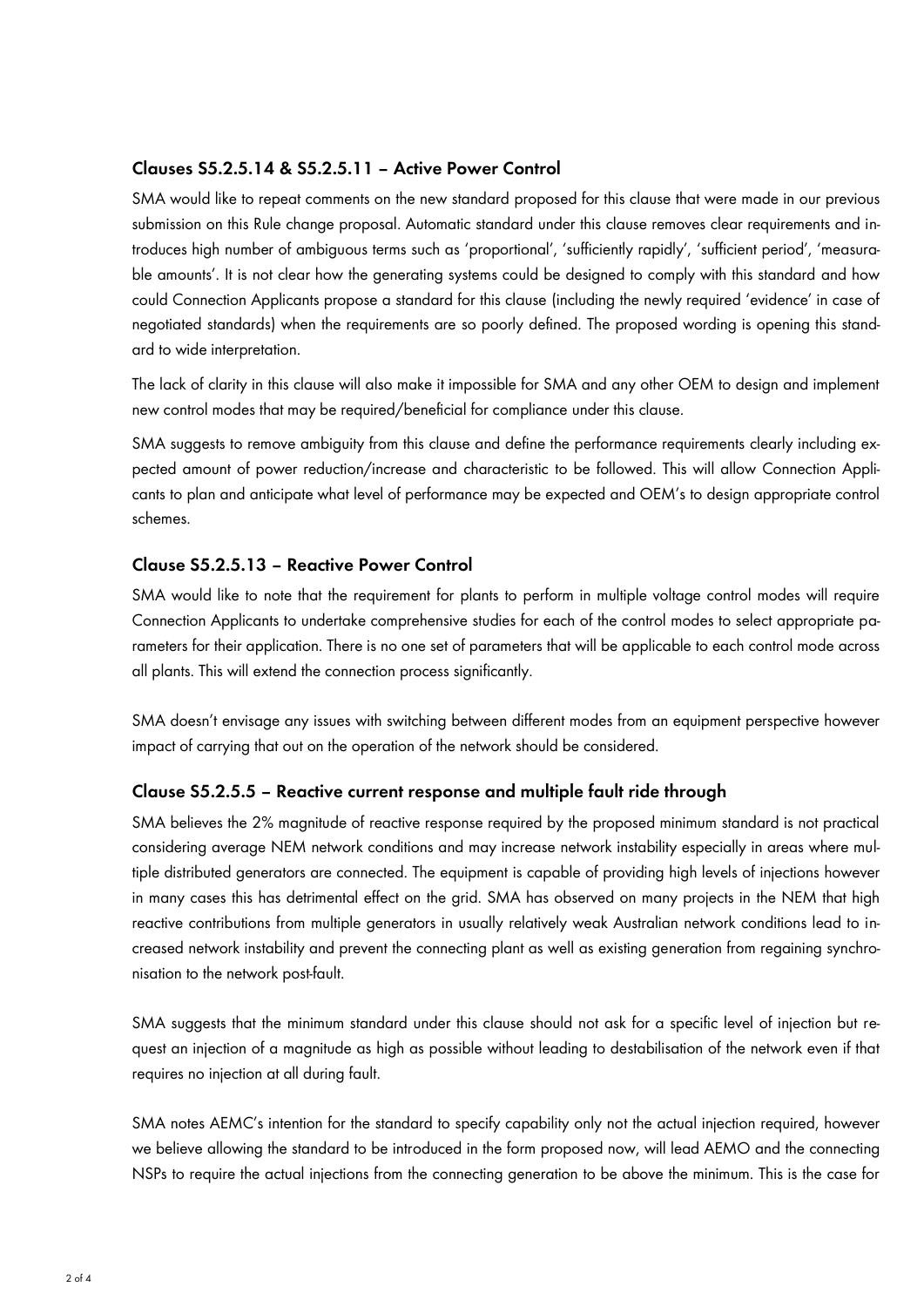example with the current S5.2.5.1 standard that describes capability only yet the actual response from the plant to follow the proposed capability at all times is always requested by AEMO and the NSPs.

We have also already observed on a number of projects AEMO opposing the proposed negotiated standard due to it being lower than the minimum standard proposed under the Rule change even though the new Rules were not in place yet.

Regarding the multiple voltage disturbance part of this clause – SMA suggests that the standard includes a requirement that the connecting NSP/AEMO has to specify a set of realistic network events specific to the connection point in question to be studied, to ensure unlimited amount of scenarios is not requested to be investigated. The limit of consequent network events to be included under each scenario could then be set to 15 (or another number) if necessary. We consider additional information provided by AEMO on the nature of fault scenarios to be studied to be still quite unclear. SMA believes that if the standard is implemented as currently proposed this will allow AEMO and the connecting NSP to request an unlimited amount of studies and investigations under this clause.

SMA also notes the additional general requirement to account for active current injection during faults that was not included in the original proposal from AEMO. The draft rule requires an asynchronous generating system to have the capability to maintain total current (both active and reactive) during a disturbance at the maximum continuous current of the generating system including all operating generating units (in the absence of a disturbance) at all times.

SMA considers this requirement unrealistic, unachievable and neglecting the current technical capabilities of asynchronous generating systems. If implemented it will force generating systems to install costly equipment able to provide additional high fault current.

SMA suggests the standard should specify fault voltage range at which total current is to be maintained. AEMO states the concern is with shallow faults only. SMA suggests to specify the minimum voltage (e.g. 0.8-0.9pu) at which the current is to be provided at the level requested.

## **Definition of Continuous Uninterrupted Operation**

The current interpretation of this clause by AEMO is that the active power delivered to the system must not change at all (even by a small percentage) with voltages at the connection point within the normal operational range. This currently forces the Connection Applicants to significantly oversize their plant (between 10 to 20% of additional capacity depending on the project) increasing project cost.

SMA believes it would be beneficial to specify what 'substantially varying its active power and reactive power' means under this definition (e.g. 1-2%) and clarify the voltage range at which the stable power must be provided to prevent future changes in interpretation (e.g. extension of the voltage ranges at which power must not change to much lower voltages).

## **Clauses S5.1a.4 and S5.2.5.4– Voltage disturbance capability**

SMA notes that in the draft determination AEMC acknowledges that the automatic standard proposed for overvoltage requirements: